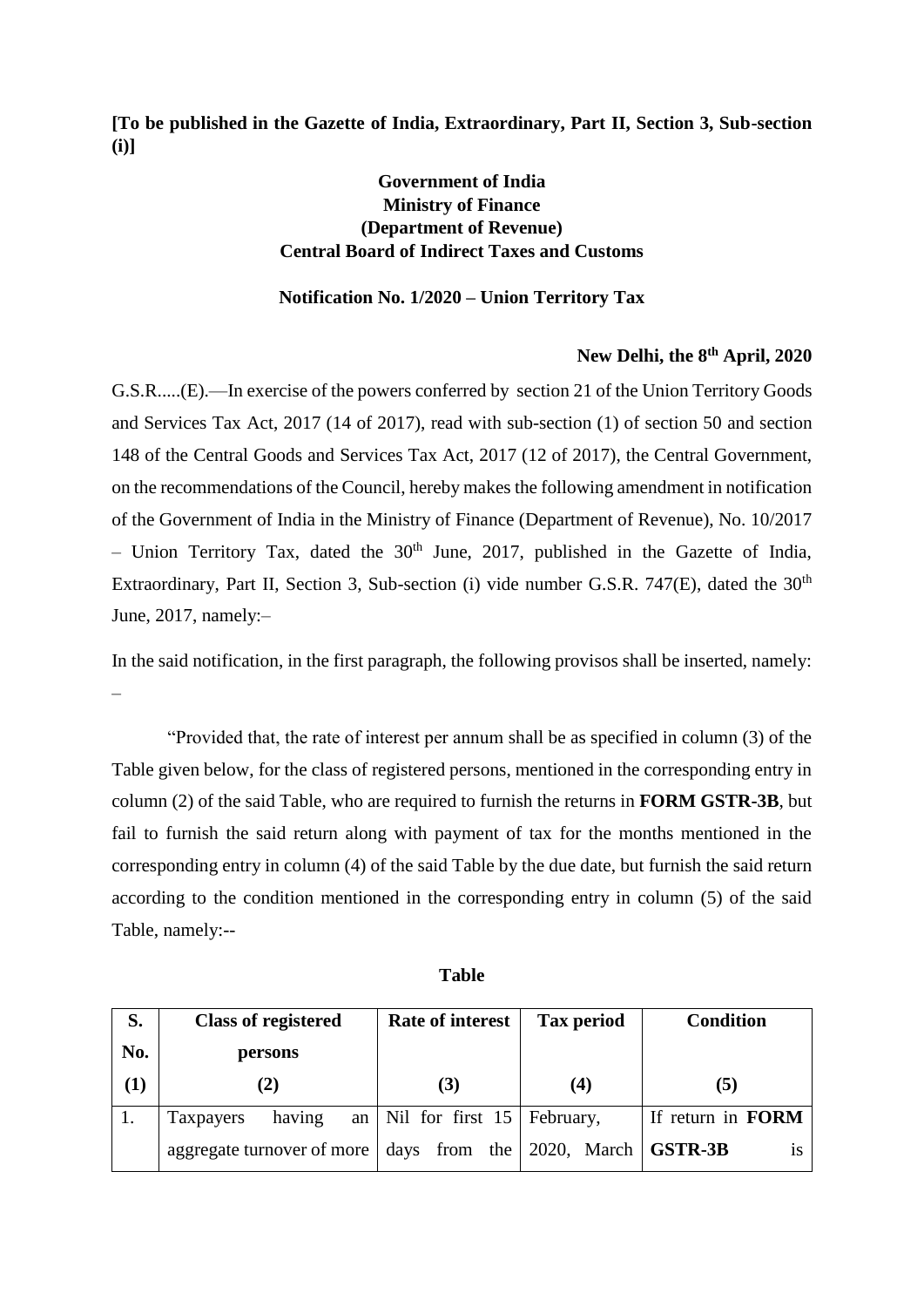|                | than rupees 5 crores in the | due date, and 9 | 2020,<br>April, | furnished<br>on<br><sub>or</sub>  |
|----------------|-----------------------------|-----------------|-----------------|-----------------------------------|
|                | preceding financial year    | per<br>cent     | 2020            | before the 24 <sup>th</sup> day   |
|                |                             | thereafter      |                 | of June, 2020                     |
| $\overline{2}$ | having<br>Taxpayers<br>an   | Nil             | February,       | If return in FORM                 |
|                |                             |                 |                 |                                   |
|                | aggregate turnover of more  |                 | 2020, March,    | <b>GSTR-3B</b><br>is              |
|                | than rupees 1.5 crores and  |                 | 2020            | furnished<br>on<br><b>or</b>      |
|                | up to rupees five crores in |                 |                 | before the $29th$ day             |
|                | the preceding financial     |                 |                 | of June, 2020                     |
|                | year                        |                 | April, 2020     | If return in FORM                 |
|                |                             |                 |                 | <b>GSTR-3B</b><br>is              |
|                |                             |                 |                 | furnished<br>on<br>or             |
|                |                             |                 |                 | before the $30th$ day             |
|                |                             |                 |                 | of June, 2020                     |
| 3.             | having<br>Taxpayers<br>an   | <b>Nil</b>      | February,       | If return in FORM                 |
|                | aggregate turnover of up to |                 | 2020            | <b>GSTR-3B</b><br>is              |
|                | rupees 1.5 crores in the    |                 |                 | furnished<br>on<br><sub>or</sub>  |
|                | preceding financial year    |                 |                 | before the $30th$ day             |
|                |                             |                 |                 | of June, 2020                     |
|                |                             |                 | March, 2020     | If return in FORM                 |
|                |                             |                 |                 | <b>GSTR-3B</b><br>is              |
|                |                             |                 |                 | furnished<br>on<br><b>or</b>      |
|                |                             |                 |                 | before the $3rd$ day of           |
|                |                             |                 |                 | July, 2020                        |
|                |                             |                 |                 |                                   |
|                |                             |                 | April, 2020     | If return in FORM                 |
|                |                             |                 |                 | <b>GSTR-3B</b><br>is              |
|                |                             |                 |                 | furnished<br>on<br>or             |
|                |                             |                 |                 | before the 6 <sup>th</sup> day of |
|                |                             |                 |                 | July, 2020.".                     |
|                |                             |                 |                 |                                   |